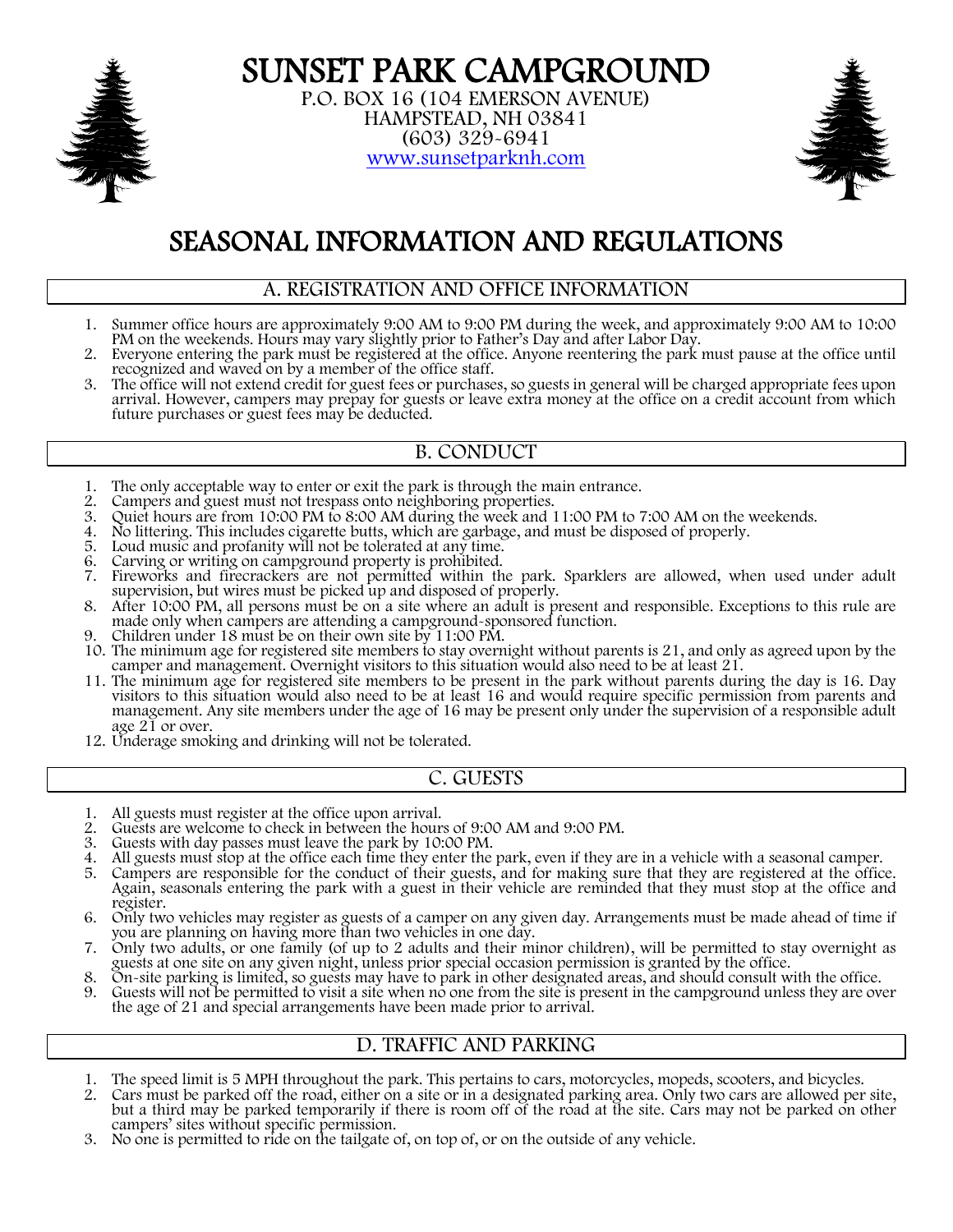- 4. Only "street legal" vehicles are permitted to be operated within the park, and only those persons with a valid driver's license and any required insurance coverage will be allowed to operate vehicles within the park.
- 5. Golf carts and off-road vehicles are not permitted except as needed by the campground staff.
- 6. Driving while intoxicated is against the law and will not be tolerated here any more than it would be on the highway.
- 7. Traffic going in and out after 11:00 PM and before 6:00 AM should be avoided. Please let a member of the office staff know ahead of time if you plan on driving in or out during that time.
- 8. Campers who drive their vehicles to another site to visit in the evening should have their vehicles back on their own site by midnight.
- 9. Moped and scooter use should be restricted to practical purposes only and must adhere to all traffic regulations outlined here and obey all traffic signs within the park, including one-way signs.
- 10. Watch for speed bumps throughout the park.
- 11. Two-way traffic is permitted only from the entrance of the park to the beach. Beyond the beach is one-way (out) only. This applies to moped and scooter traffic as well.
- 12. Do not use the Ridge road simply as a way to cut through the park while driving. The majority of traffic should be following the main road around the campground.
- 13. Riding bicycles is not permitted after dark.
- 14. Children riding bicycles must wear helmets (if under the age of 14) and must not ride in a manner which could endanger themselves or others. Speed limits must be adhered to.
- 15. Motorized children's scooters are not permitted.
- 16. Delivery vehicles from local restaurants will not be permitted to go past the office area. Campers placing take-out food orders should do so during office hours only (delivery no later than 9 PM) and will need to meet the delivery person at the office upon arrival (campers should not wait at their site until the delivery person calls to say they have arrived).

#### E. CAMPSITES

# Any and all construction must have management approval. To obtain approval, a description showing the size and location of any proposed construction, including decks or any additions thereto, must be submitted to the office and signed by a member of the office staff before construction begins.

- 1. A declarations page showing current liability insurance coverage on the campsite must be provided to the office.
- 2. Vertical structures are not permitted, but permission may be granted to build safety railings as appropriate.<br>
2. Maximum square footage of decking, IN TOTAL, is 400 square feet.<br>
4. Awning rooms and roofs must be of ca
- 
- Awning rooms and roofs must be of camping style (soft awning rooms, Patio-mate styles, or Dura-bilt/SilverTop hard top styles).
- 5. In consideration of others, it is asked that construction during the months of July and August be limited to weekdays between 10:00 AM and 4:00 PM when possible and be completed efficiently.
- 6. Maximum square footage of hanging tarps, which should be green, brown, or gray in color (or camouflage of these colors), IN TOTAL, is 1200 square feet.
- 
- 7. All structures and tarps must be kept neat and in good repair. and tongue) in the woods. Acceptable length may be less for some sites, as determined by management. Please consult the office **before** purchasing a new trailer.
- 9. Park staff will move trailers within the park for a fee. This fee covers only the movement of the trailer from one site to another or the replacement of one trailer with another on the same site. If additional work is r the camper. Exception to this policy will be made for the initial placements of new seasonals as well as for any moves directed by the management.
- 10. In addition to a trailer or tent trailer, each site may have up to two of the following: a screened-in awning, a separate screen room, a reasonably sized tent, or a stored motor boat.
- 11. Rubbermaid-style portable storage units are allowed with the following restrictions: only one of these units that is over 36 cubic feet and under 144 cubic feet is permitted per site. No sheds may be constructed on the
- 12. Nothing should be tied to or attached to any utility pole in any way.
- 13. The park is not responsible for your possessions or damage to your equipment unless there is negligence on our part. The camper is responsible for insuring their equipment and belongings.
- 14. Sites must be kept clean and free of trash and debris.
- 15. Upon closing for the season, seasonals must complete and submit an EXIT FORM which provides details as to how the site should be stored for the winter (such as all toys, lawn chairs, etc., being put away; all ropes, cables, and hooks being removed from trees; all items left outside being left in ONE pile and covered securely with a tarp, etc.).

#### F. ELECTRICITY

- 1. The electrical service at each site is limited to 30 AMPS, so the number and types of electrical appliances being used should be limited. We recommend running only one outside refrigerator on electricity and the inside refrigerator on propane, limiting the use of air conditioning, and not using electrical stoves or hot water heaters.
- 2. Outside lighting is limited to 60 watts total. Most patio lights have 7.5 watt bulbs, which means that you may use a maximum of eight patio lights or one 60 watt bulb.
- 3. Bug lights and other unnecessary lighting must be turned off when going to bed. Outdoor lighting should be turned<br>3. Only arounded extension cords, in good condition, may be used in the outlets. Do not overload the cord
- 4. Only grounded extension cords, in good condition, may be used in the outlets. Do not overload the cords.
- 5. Nothing should be tied to or attached to any electric pole in any way.
- 6. Surge protectors are recommended for use with valuable equipment. The park is not responsible for damage caused to electrical equipment unless there is negligence on our part.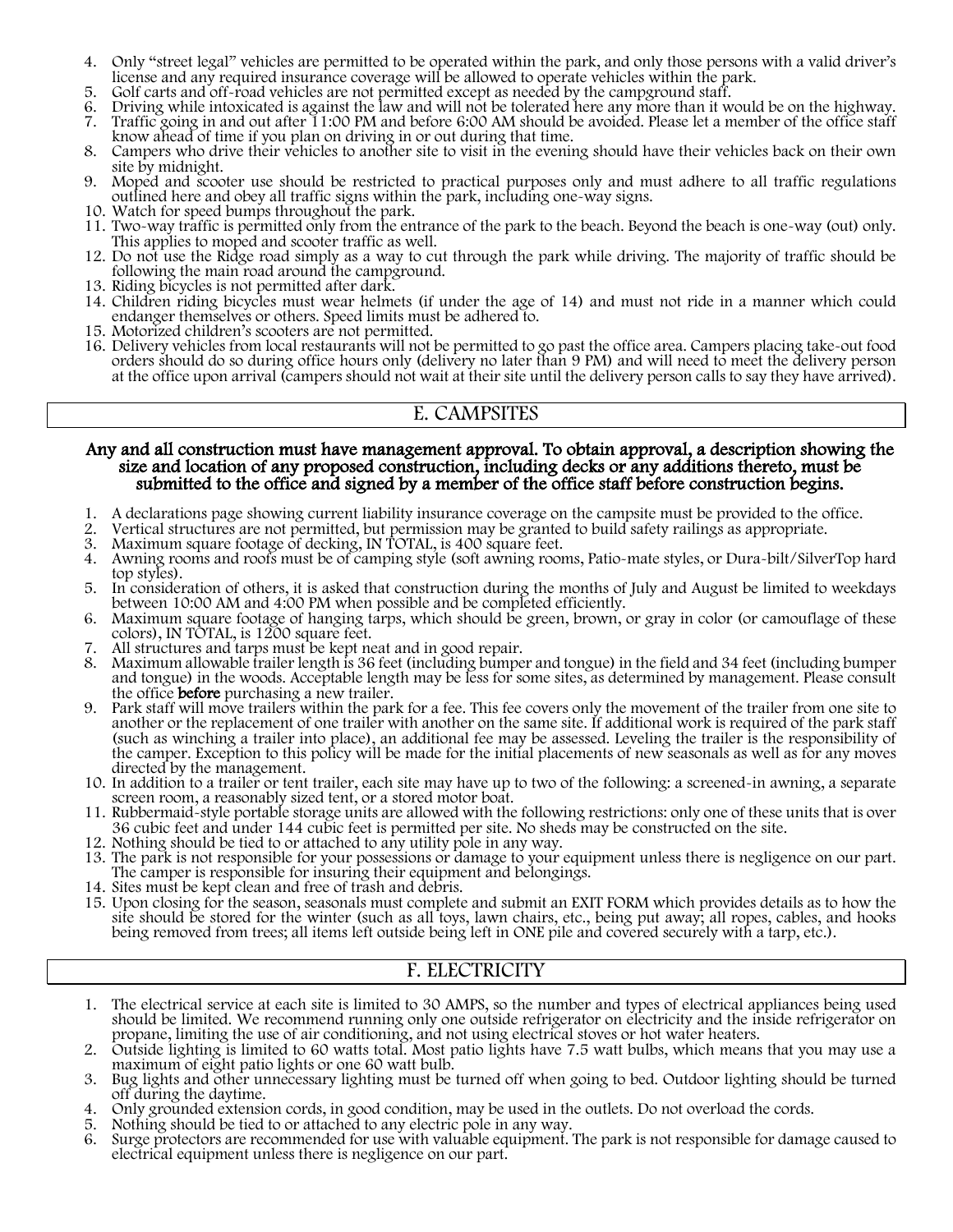#### G. WATER USE

- 1. At the beginning of each camping season, chlorine is used within the water lines for cleaning purposes and therefore campers should temporarily avoid using the water for drinking purposes until noted.<br>
2. Drinking water
- 
- 3. Washing vehicles is not permitted unless it is done during non-peak hours (during the week) with buckets of soapy water and brushes or sponges (not with a hose left running).<br>4. The use of pools for children is not enco
- The use of pools for children is not encouraged. If a pool is used, it must be under adult supervision, temporary, very small, and the amount of water used should not exceed 10 gallons.
- 5. Water to the trailers should be shut off at the spigot when leaving the site for more than the day.
- 6. A backflow preventer is installed on the spigot on each site and should absolutely not be removed. Please inform the office if you do not see a backflow preventer at your site prior to attaching a hose.

### H. SEPTIC USE

- 1. All gray and black water waste must be properly disposed of through our septic system.<br>2. Hydroflush-style sewer connectors with hose attachments MUST NOT BE USED, as the
- 2. Hydroflush-style sewer connectors with hose attachments MUST NOT BE USED, as they can easily contaminate a drinking water system. NO EXCEPTIONS.<br>3. Black water valves must not be left open.
- 3. Black water valves must not be left open.<br>4. "Flushable" wipes and other personal sar
- 4. "Flushable" wipes and other personal sanitary products should NOT be flushed. Toilet paper only.<br>5. A cap or plug is provided to properly cover the connection on each site when not in use. Use these c
- 5. A cap or plug is provided to properly cover the connection on each site when not in use. Use these covers when closing up for the season and notify the office if you no longer have one. Do not discard these caps or plugs.
- 6. Further information and suggestions regarding the use of the campground septic system may be obtained at the office.

#### I. PROPANE SERVICES

- 1. Items which run on propane, including heaters, ovens, and refrigerators, should be properly maintained and securely attached to the trailer or deck. If a 100 lb propane tank is being used and is not attached to the trailer, it must be secured with a drive post and chain.
- 2. Currently, only Palmer Gas Company is allowed to make propane deliveries to the park. If a camper wishes to make arrangements for propane tanks to be filled on-site, they may contact Palmer Gas Company directly to set up an<br>account. The office must be notified, the camper must plan to be present for installation and inspection (appoi may only be made between 9:00 AM and 5:00 PM between May 15th and October 15th), and the tank being installed may be no larger than a 57 gallon tank. Do not request a fill from Palmer before we open for the season.

#### J. FIRES

- 1. Fireplaces may not be moved without first consulting the office.<br>2. Leaves should be raked from the fireplace before it is used.
- 2. Leaves should be raked from the fireplace before it is used.<br>3. Fires are permitted between the hours of 5:00 PM and mide
- 3. Fires are permitted between the hours of 5:00 PM and midnight, and only as necessary for cooking purposes during the day. Cooking fires must be extinguished immediately afterward.<br>4. Fires must be kept at a reasonable s
- Fires must be kept at a reasonable size (up to approximately 2 feet from the base of the fireplace, or about knee high) and be attended at all times.
- 5. Avoid generating sparks that travel away from the fireplace.<br>6. Do not burn any plastic or chemically treated wood.
- 6. Do not burn any plastic or chemically treated wood.
- Firewood may not be transported to the campground from out of state unless it is kiln-dried and free of pests.
- 8. Firewood should be stacked neatly at least six feet from the fireplace, be free of nails/screws, and left uncovered.
- We ask that no more than approximately a half cord of firewood be stacked at your site at any one time, and that you try to plan appropriately to have none left at the end of the season.
- 10. Torches and candles must not be left unattended.
- 11. Fires, torches, and candles must be completely extinguished before going to bed. Fires should be extinguished with water. Make sure a water source is readily available for this purpose prior to starting any campfire.
- 12. In extremely dry weather, check with the office in case of any further restrictions.

# K. GARBAGE

- 1. Separate recyclables from other "household" garbage and use the appropriate receptacles. Two dumpsters are available for the bagged garbage, and a third is designated for recyclables only. Please follow all directions o
- 2. Aluminum, glass, paper (cardboard, newspaper, magazines), and plastic containers must be placed in the "Zero-sort" dumpster, which is located on the outroad near the barn. Recyclable items should be dumped into the bin loosely and NOT bagged. Cardboard boxes should be broken down as much as possible. A list of acceptable items is available at the office, and if you have any questions, please ask. Our environment is very important to us – please do your part to help recycle.
- 3. Permission from the office is required for disposal of anything other than household garbage such as old tarps or carpets. Scrap wood, lawn chairs, grills, appliances, televisions, mattresses or any other furniture, propane tanks, or any other large items are NOT PERMITTED IN OR NEAR THE DUMPSTERS at any time.
- 4. Never dispose of any hazardous waste materials (paint, oil, fluorescent bulbs, televisions, etc.) or liquids in the dumpsters.
- 5. Do not use the garbage cans in the park for bags of campsite garbage. Bring them to the appropriate dumpsters.